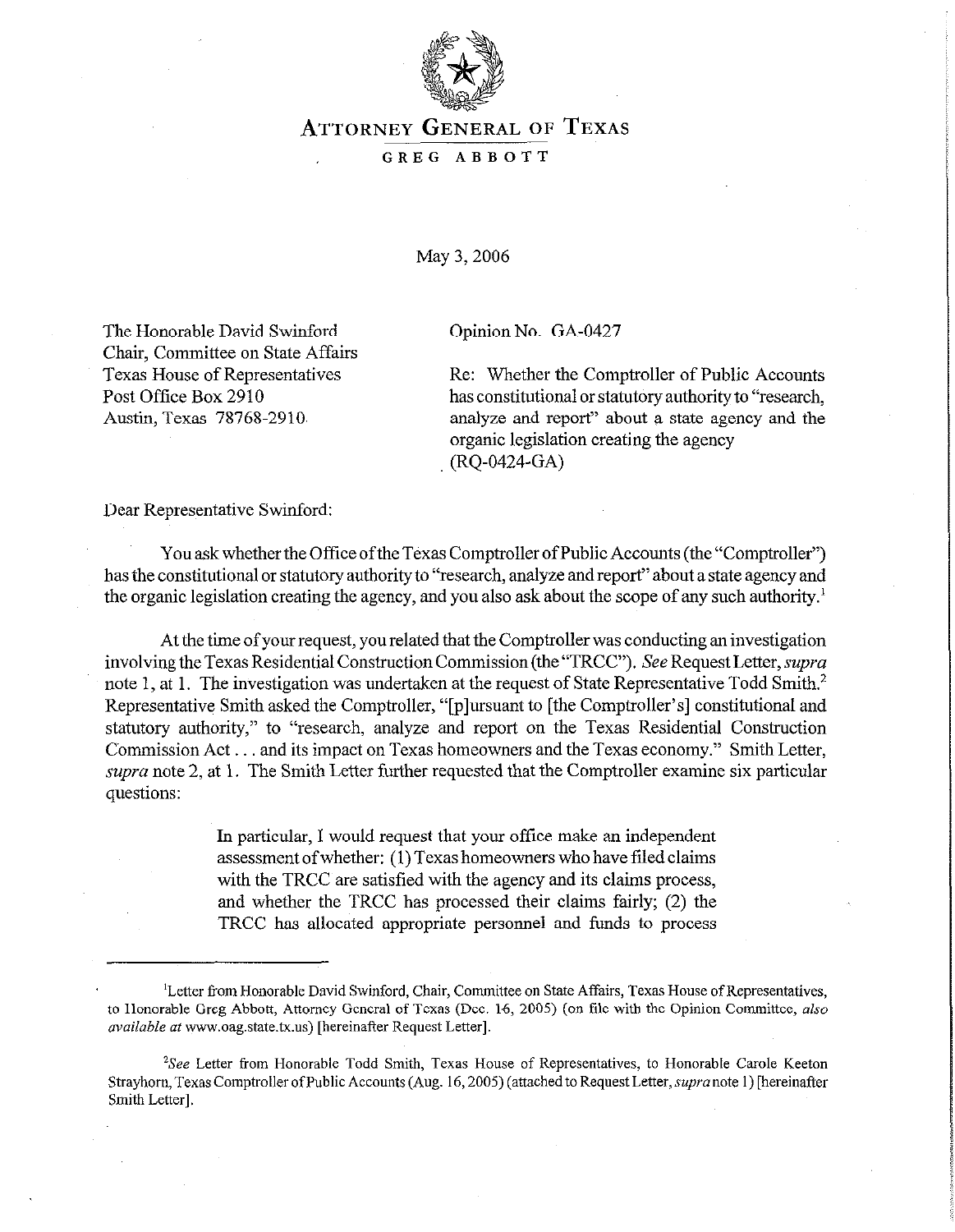claims appropriately and promptly;  $(3)$  the Act and the TRCC process provides disincentives for good building, which in the long-term may discourage homeownership and increase foreclosures in Texas as well as decrease economic growth and state revenues; (4) the TRCC's state mandated warranty is unfair to Texas homeowners and will discourage in the long-term home purchases and economic development; (5) the TRCC's claims process and Texas homeowners' rights compare unfavorably to those in other states; and (6) the board of the TRCC, in particular its ratio of public to homebuilder members, as well as the restrictions on who can serve as a public member, compares unfavorably to those of similar agencies in Texas or other states.

Id. The report requested by Representative Smith has been completed and released.<sup>3</sup>

The Texas Constitution establishes the office of the Comptroller as an elected position in the executive department. TEX. CONST. art. IV, §§ 1-2, 23. An elected officer possesses a "sphere of authority" created and defined by the constitution and statutes. *Abbottv. Pollock, 946* S.W.2d 513, 517 (Tex. App.-Austin 1997, writ denied); *see also State ex rel. Dep't of Criminal Justice v. VitaPro* Foods, *Inc.,* 8 S.W.3d 316, 322 (Tex. 1999) (stating that "[a]11 state officers' powers are fixed by law"). A public officer's express statutory authority carries with it implied authority reasonably necessary to carry out the statute's purpose. See *Bullock v. Culvert, 480* S.W.2d 367, 371-72 (Tex. 1972) (stating that "[i]t is quite true that every specific, permissible act of a public officer need not be expressed in a statute; we imply the authority to do those acts necessary to achieve the power or object expressly granted, because the Legislature must have intended to grant the constituent details within the larger commission").

The Texas Constitution does not purport to comprehensively define the Comptroller's functions and duties. A number of the Comptroller's specific duties are mentioned throughout the constitution. See, e.g., TEX. **CONST.** art. III, § 28 (listing the Comptroller as a member of the Legislative Redistricting Board); *id.* art. VII, § 4 (Comptroller's duties with respect to the Permanent University Fund); *id.* art. XVI, § 70 (Comptroller's duties with respect to the Texas Growth Fund). Concerning reports, the constitution requires the Comptroller before each regular legislative session to report to the legislature and the Governor the financial condition of the treasury, estimating the receipts and disbursements for the current fiscal year and "the anticipated revenue based on the laws then in effect" for the succeeding biennium. *Id.* art. III, § 49a(a). Also, the Comptroller must find whether the amount appropriated in an appropriation bill is within estimated revenue. Id. art. III, 5 49a(b). By and large, however, the constitution leaves the specification of the Comptroller's authority to the legislature. See *id.* art. IV, § 23 (requiring the Comptroller to "perform such duties as are or may be required by law").

<sup>&</sup>lt;sup>3</sup>News Release, Statement from Carole Keeton Strayhorn, Texas Comptroller of Public Accounts, Texas *Residential Construction Commission News Conference* (Jan. 23,2006), *available* athttp://www.window.state.tx.us/ news/60123trccstatement.html (last visited Mar. 17, 2006).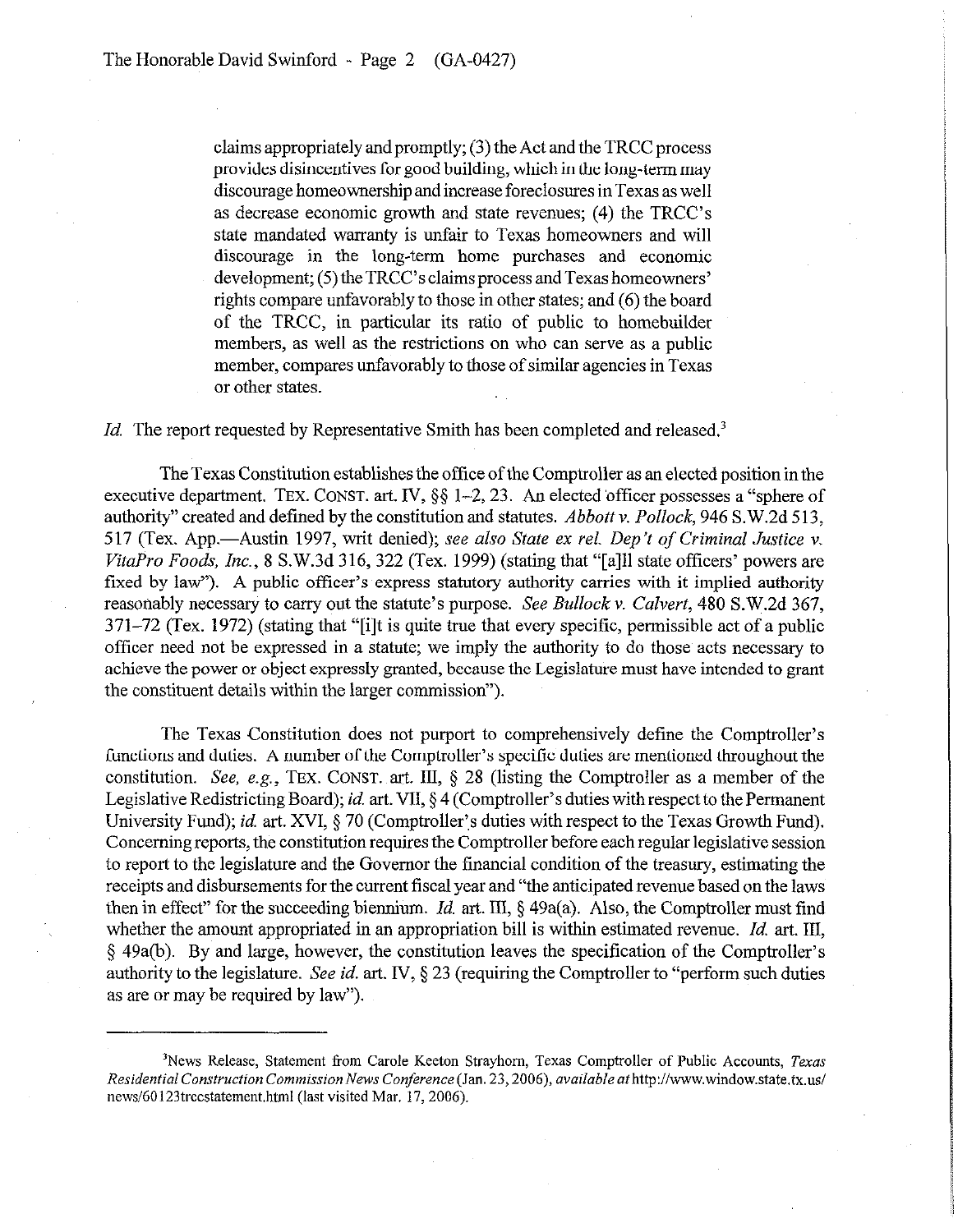Chapter 403, subchapter B of the Government Code addresses the Comptroller's general powers and duties. See TEX. GOV'T CODE ANN. §§ 403.011-.335 (Vernon 2005 & Supp. 2005). Section 403.011 prescribes many of the office's specific duties concerning state government accounts, claims, and revenue, including the duty to "supervise, as the sole accounting officer of the state, the state's fiscal concerns and manage those concerns as required by law" and the duty to "suggest plans for the improvement and management of the general revenue." *Id. 5 403.0* 11(3), (18) (Vernon 2005). Section 411 ,013 requires the Comptroller to make certain reports to the Governor, including an "audited comprehensive annual financial report that includes all state agencies determined to be part of the statewide accounting entity." *Id.*  $\S$  403.013(c). The Comptroller is required to report to the legislature and the Governor about how certain tax provisions affect state revenue. *Id.* 5 403.014. Additionally, the Comptroller biennially must compile information and issue a report concerning economic development in the state. *Id.* 5 403.030(a). For that report, however, the Legislative Budget Board (the "LBB") must provide the Comptroller with information necessary to identify "strategies in the General Appropriations Act identified as meeting the statewide priority goal or service category of economic development, if any, of each state agency." *Id.* § 403.030(a)(1), (c).

Prior to 2003, the Comptroller had express authority to initiate and conduct extensive reviews of state agencies and report the resulting findings. As former section 403.022 of the Government Code provided:

> (a) The comptroller periodically may review and analyze the effectiveness and efficiency of the policies, management, fiscal affairs, and operations of state agencies.

> (b) The comptroller shall report the findings of the review and analysis to the governor, lieutenant governor, and speaker of the house of representatives.

Act of May 4, 1993, 73d Leg., R.S., ch. 268, § 17, 1993 Tex. Gen. Laws 583, 968, *amended by* Act of Apr. 25, 1995, 74th Leg., R.S., ch. 76, 5 5.90, 1995 Tex. Gen. Laws 458, 542. In 2003 the legislature enacted House Bill 7, repealing section 403.022. See Act of Oct. 13,2003,7&h Leg., 3d C.S., ch. 3, § 6.18, 2003 Tex. Gen. Laws 78, 86. House Bill 7 gave to the LBB authority identical to that previously held by the Comptroller—to "review and analyze the effectiveness and efficiency of the policies, management, fiscal affairs, and operations" of state agencies. *Id. 5 6.09* (now codified at TEX. GOV'T CODE ANN. § 322.017 (Vernon Supp. 2005)).

Section 6.21 of House Bill 7 confirms that the legislature intended a complete transfer from the Comptroller to the LBB of authority to conduct an efficiency review of a state agency. The section transfers from the Comptroller to the LBB: "all employees ... whose primary functions relate to the ... efficiency review of state agencies," "all records and other property ... that relate to ... an efficiency review of a state agency," and "all unexpended and unobligated appropriations ... relating to the ... efficiency review of a state agency." *Id.* § 6.21. Section 6.21 also provides that "any reference in law to the  $[Computer]$  that relates to the  $\ldots$  efficiency review of state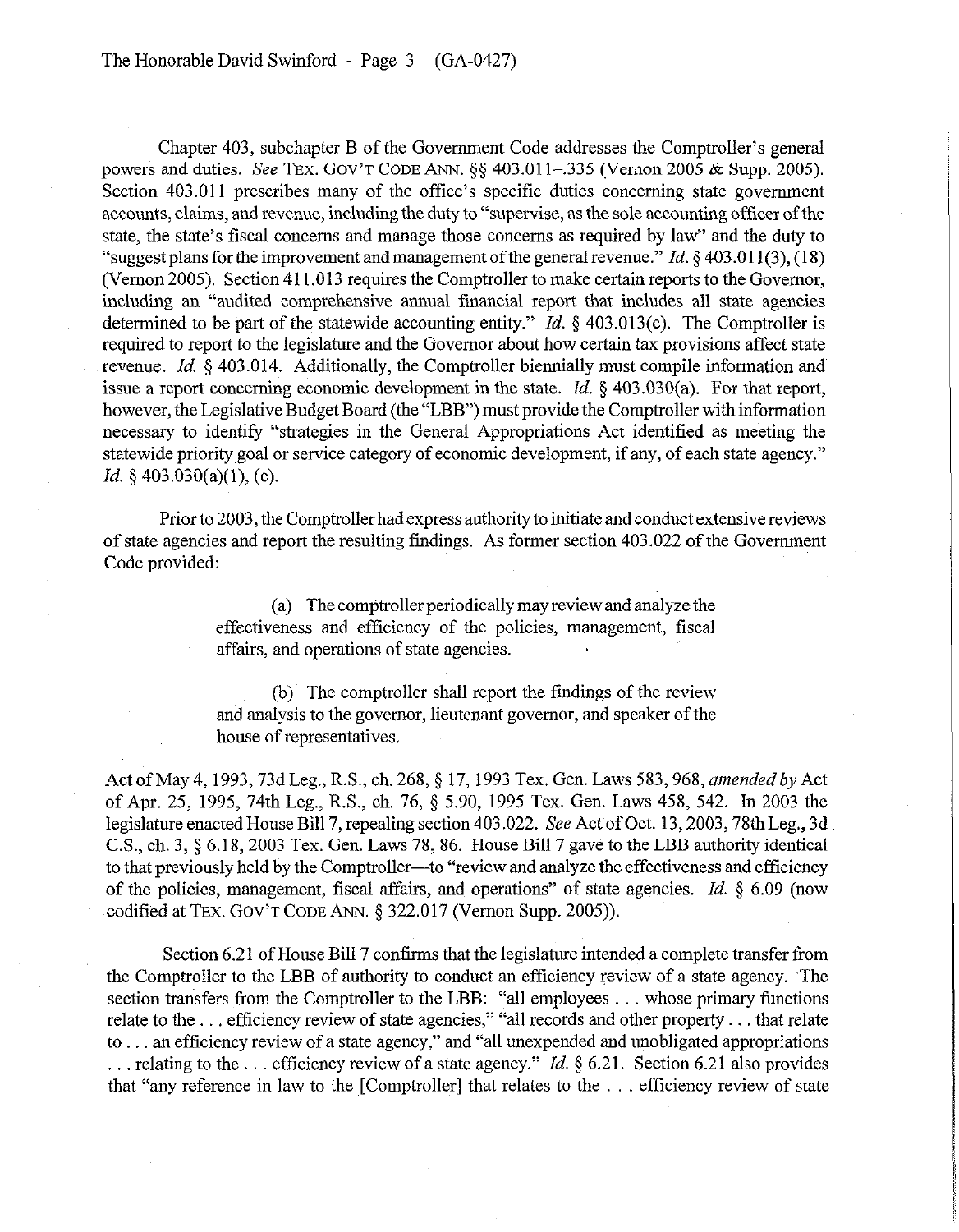agencies, ... means the Legislative Budget Board." *Id.* These provisions manifest a clear legislative intent to relieve the Comptroller of the authority and responsibility to initiate and conduct the agency effectiveness and efficiency reviews. Consequently, the Comptroller does not have the authority to initiate and conduct an investigation of an agency and issue a report to the extent the purpose is to "review and analyze the effectiveness and efficiency of the policies, management, fiscal affairs, and operations of state agencies." See TEX. GOV'T CODE ANN. § 322.017 (Vernon Supp. 2005).

A brief submitted by the Comptroller suggests that the office has statutory authority to investigate a state agency independent of the authority eliminated by House Bill 7.4 The brief proposes that Representative Smith's request authorized the Comptroller to conduct an assessment pursuant to section 301.028 of the Government Code. See Comptroller Brief, supra note 4. Under that section, "[elach standing committee, including a general investigating committee, may request necessary assistance from all state agencies, departments, and offices," and "[e]ach state agency, department, and office shall assist any legislative committee that requests assistance." TEX. GOV'T CODE ANN.  $\S 301.028(a)$ -(b) (Vernon 2005). That section is part of the subchapter governing the organization of the legislature into committees. See *id.* §§ 301.011-.034 (subchapter B, the "Legislative Reorganization Act of 1961"). The plain language of section 301.028 concerns committee requests, not requests from an individual legislator. The Smith Letter to the Comptroller does not purport to be on behalf of any committee. See Smith Letter, *supra* note 2. That section does not apply when, as here, there has not been a request from or on behalf of a committee.

Of course, a legislator may ask any executive agency for information and assistance, and the agency may provide it out of comity between the executive and legislative branches of government. *See State Bd. ofIns. Y. Betts, 308* S.W.2d 846,852 (Tex. 1958) (observing that "co-operation oftwo or more branches or departments of government in the solution of certain problems is both the usual and expected thing"). But the agency may do so only within the bounds of its constitutional and statutory authority. See *Crosthwait* v. *State,* 138 S.W.2d 1060, 1061 (Tex. 1940) (noting that an "offtcer must look to the Act by which his office is created, and its duties are defined, to ascertain the extent of his powers, and the line of his duties; and he is not permitted to transcend the former, nor to vary the prescribed mode of performance of the latter") (quoting *Bryan v. Sundberg, 5* Tex. 418 (1849)). Indeed, the Smith Letter asked for assistance "[plursuant to [the Comptroller's] constitutional and statutory authority." Smith Letter, *supva* note 2, at 1. As a practical matter, an agency receiving a request for assistance must determine the extent of its authority to comply with the request,

The brief also suggests that the Comptroller's authority to initiate and conduct investigations concerning an agency may be found in section 111.003 of the Tax Code. Comptroller Brief, *supra*  note 4, at 4. Section 111.003(a)-(d) relates to an investigation of an agency that has been requested by the Governor. See TEX. TAX CODE ANN. § 111.003(a)-(d) (Vernon 2001). Section 111.003(a) provides that at the Governor's request the Comptroller shall "investigate any state institution and

<sup>&#</sup>x27;Brief from Timothy Mashbum, General Counsel, Comptroller of Public Accounts, to Nancy S. Fuller, Chair, Opinion Committee, Office of the Attorney General (Jan. 23, 2006) (on file with the Opinion Committee) [hereinafter Comptroller Brief].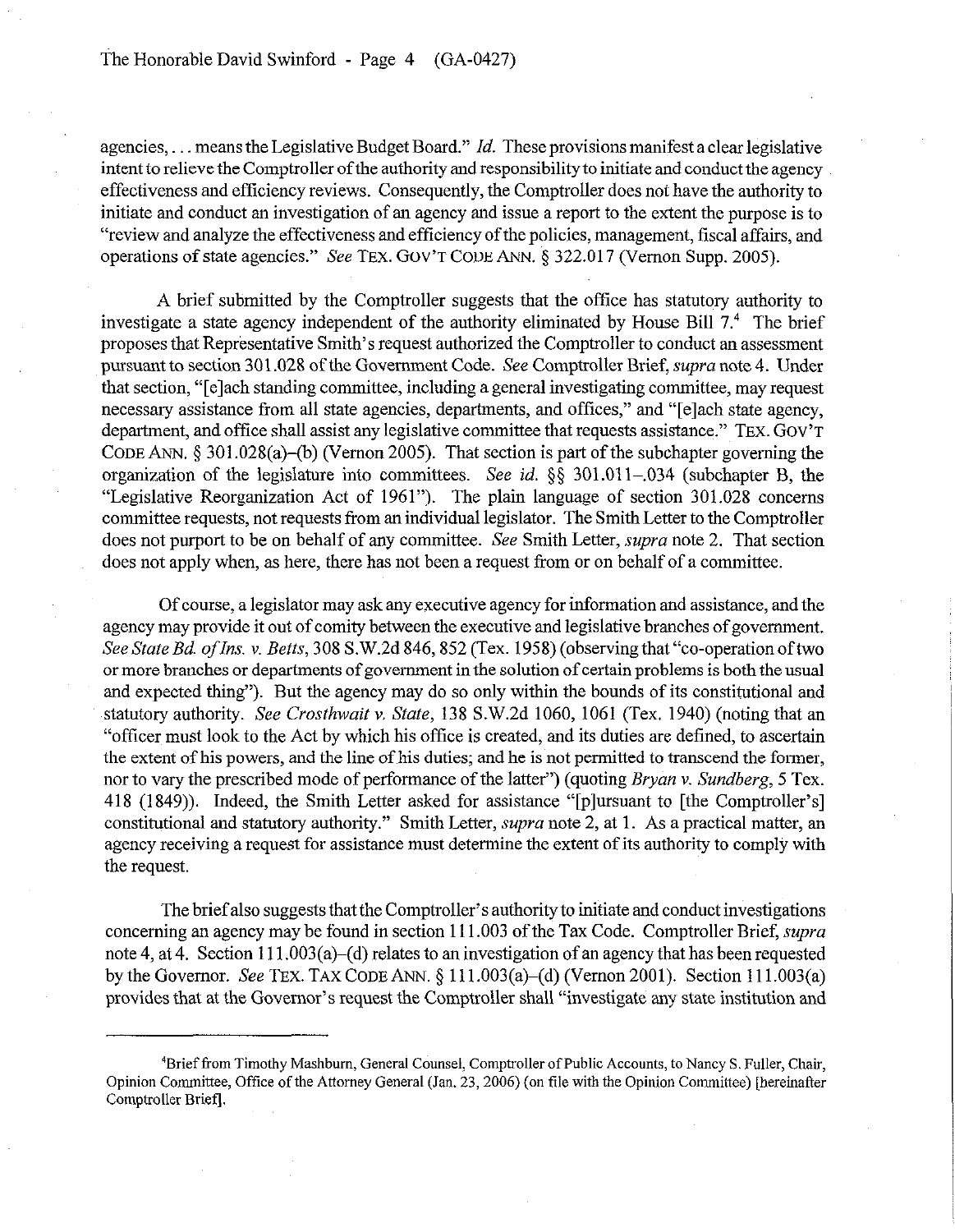The Honorable David Swinford - Page 5 (GA-0427)

its policies, management, and operation, including the fiscal affairs and the conduct and efficiency of any state employee of the institution." *Id.* § 111.003(a)(3). By its terms, section 111.003(a) makes the Comptroller's authority to investigate a state institution's "policies, management, and operation" contingent on a request from the Governor. *Id.; see also* Tex. Att'y Gen. Op. Nos. MW-192 (1980) at 11, H-1063 (1977) at 3-4 (determining that the Comptroller's authority under the predecessor to section 111.003 to audit an agency was contingent on a gubernatorial request).

The final subsection of section 111.003, subsection (e), provides:

The comptroller may at any time examine and investigate the expenditure of appropriated money for a state institution or for any other purpose or for improvements made by the state on state property or money received and disbursed by any board authorized to receive and disburse state money. The comptroller shall investigate any state institution when required by information coming to his own knowledge.

TEX. TAX CODE ANN. § 111.003(e) (Vernon 2001). A statutory provision may not be construed in isolation, but instead must be read in context of the statutory scheme. See *Tex. Workers' Comp. Ins. Fund v. Del Indus., Inc.*, 35 S.W.3d 591, 593 (Tex. 2000). Section 111.003(e) as a whole concerns a state institution's expenditures of appropriated money or money received and disbursed by certain authorized boards. In context, section  $111.003(e)$ 's grant of authority to the Comptroller to initiate an investigation is limited to the authority to investigate agency fiscal matters. TEX. TAX CODE ANN. 5 111.003(e) (Vemon2001). Moreover, theComptroller's authorityinsection 111.003(e) oftheTax Code must be construed in harmony with House Bill 7, which transferred to the LBB the authority to initiate and conduct an investigation into "the effectiveness and efficiency of the policies, management, fiscal affairs, and operations of state agencies." See TEX. GOV'T CODE ANN. § 322.017 (Vernon Supp. 2005).

Finally, the Comptroller's brief suggests that the authority to initiate and conduct an investigation of an agency such as the TRCC derives more broadly from the office's constitutional duty to estimate expected revenues and expenditures before each regular session of the legislature and the office's statutory duties to supervise and manage the state's fiscal affairs and to suggest plans for the improvement of the general revenue. See Comptroller Brief, *supra* note 4, at 4-6; 'Ex. CONST. art. III, § 49a(a); TEX. GOV'T CODE ANN. 5 403.01 l(3), (18) (Vernon 2005). To be able to estimate state government revenue, the brief reasons, the Comptroller must understand trends in the state economy and the effect that state agency action has on the economy. Comptroller Brief, *supra*  note 4, at 3–4. The use of general fiscal authority to initiate and conduct what is in essence an investigation formerly authorized by Government Code section 403.022—the authority to "review and analyze the effectiveness and efficiency of the policies, management, fiscal affairs, and operations of state agencies"—is clearly contrary to the intent of the legislature in House Bill 7. See Act of Oct. 13, 2003, 78th Leg., 3d C.S., ch. 3, §§ 6.09, 6.18, 6.21, 2003 Tex. Gen. Laws 78, 86. Cf: Tex. Att'y Gen. Op. No. JM-872 (1988) (questioning whether the State Auditor may use the office's authority to conduct an effectiveness audit or an economy and efficiency audit as a pretext for inquiring into the Comptroller's methods and means of deriving the information in a budget certification and revenue estimate).